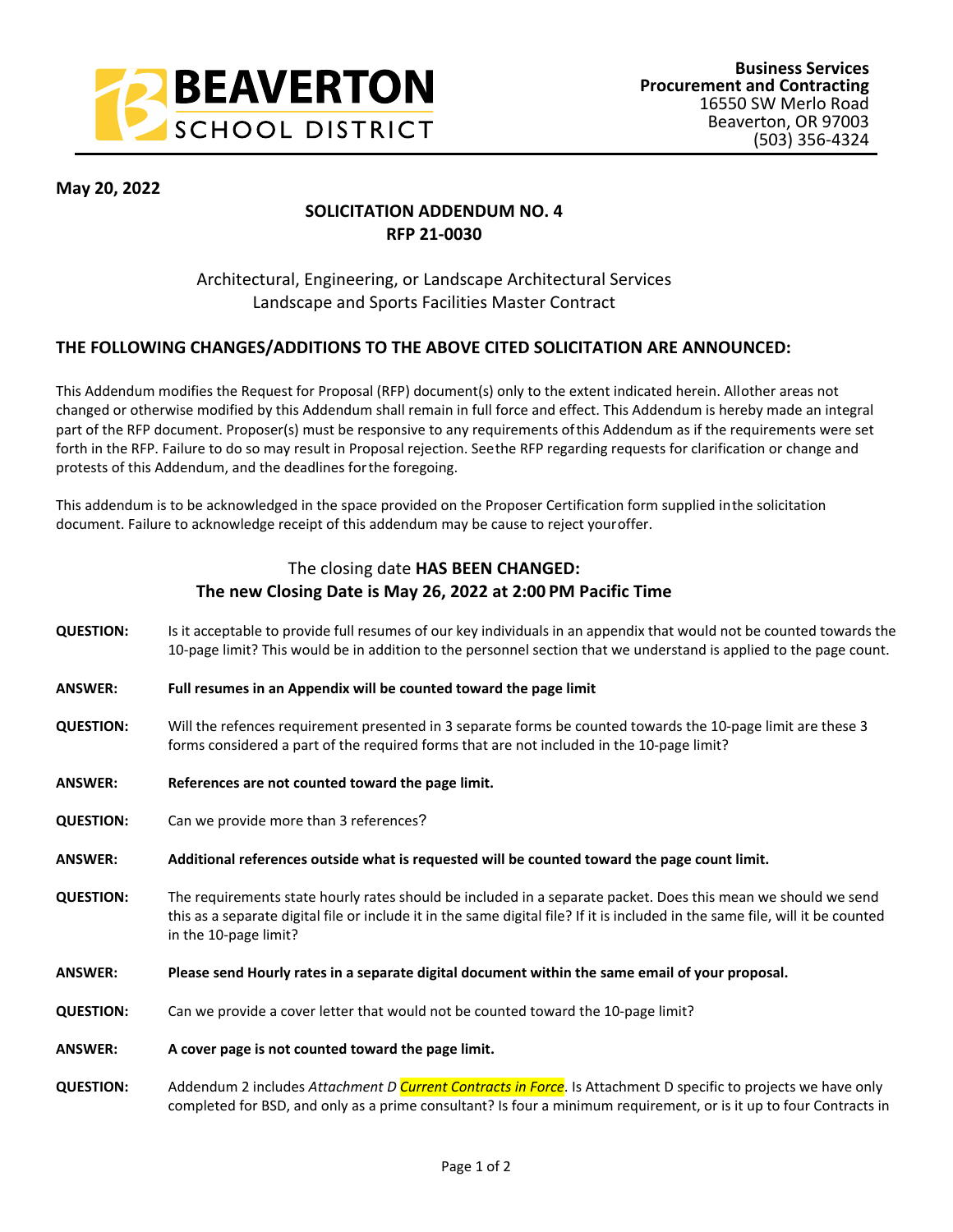Force? Our company has more than four current contracts 'in force', so is there a preference to show our most similar current contracts with similar agencies?

- **ANSWER: Current Contracts in Force do not need to be with BSD. It should be four current Contracts in force. There is a preference for comparable projects by size of contract and with a similar agency. The information is desired to establish the ability of the Proposer to meet schedules on work under contract.**
- **QUESTION:** Addendum 2 includes *Attachment D Largest Similar Jobs You Have Completed in the Last Five Years*. Should the project examples we provide be those from our prime consultant experiences only?
- **ANSWER: The projects identified should highlight the Proposer's ability to undertake significant projects and complete them on schedule and within budget to the extent possible. The projects identified should be based upon the Proposer's actions as a Prime consultant unless their role as a subconsultant exceeded 50% of the consultant fees paid.**
- **QUESTION:** From a service provider standpoint, can you please elaborate how item 6 Continuing Obligation applies as service providers don't typically have any warranties, guarantees, maintenance, or parts.
- **ANSWER: For a Services consultant, this would refer to completing obligations under the contract such as providing finished deliverables or attending meetings if required and paid for under the original contract, even if the contract had expired without renewal.**
- **QUESTION:** Item 13.b. requires defense which is not insurable, can this be removed?
- **ANSWER: No it cannot be removed any claim under the Professional Liability insurance requires the Consultant to fully indemnify and defend whether it is covered by the insurance or not.**

**QUESTION: I**tem 13.c. references 11 a. and 11 b., should this be 13 a. and 13 b?

**ANSWER: Yes this should read 13a and 13b – thank you for catching the typo we will correct the contract template.**

**End of Addendum**